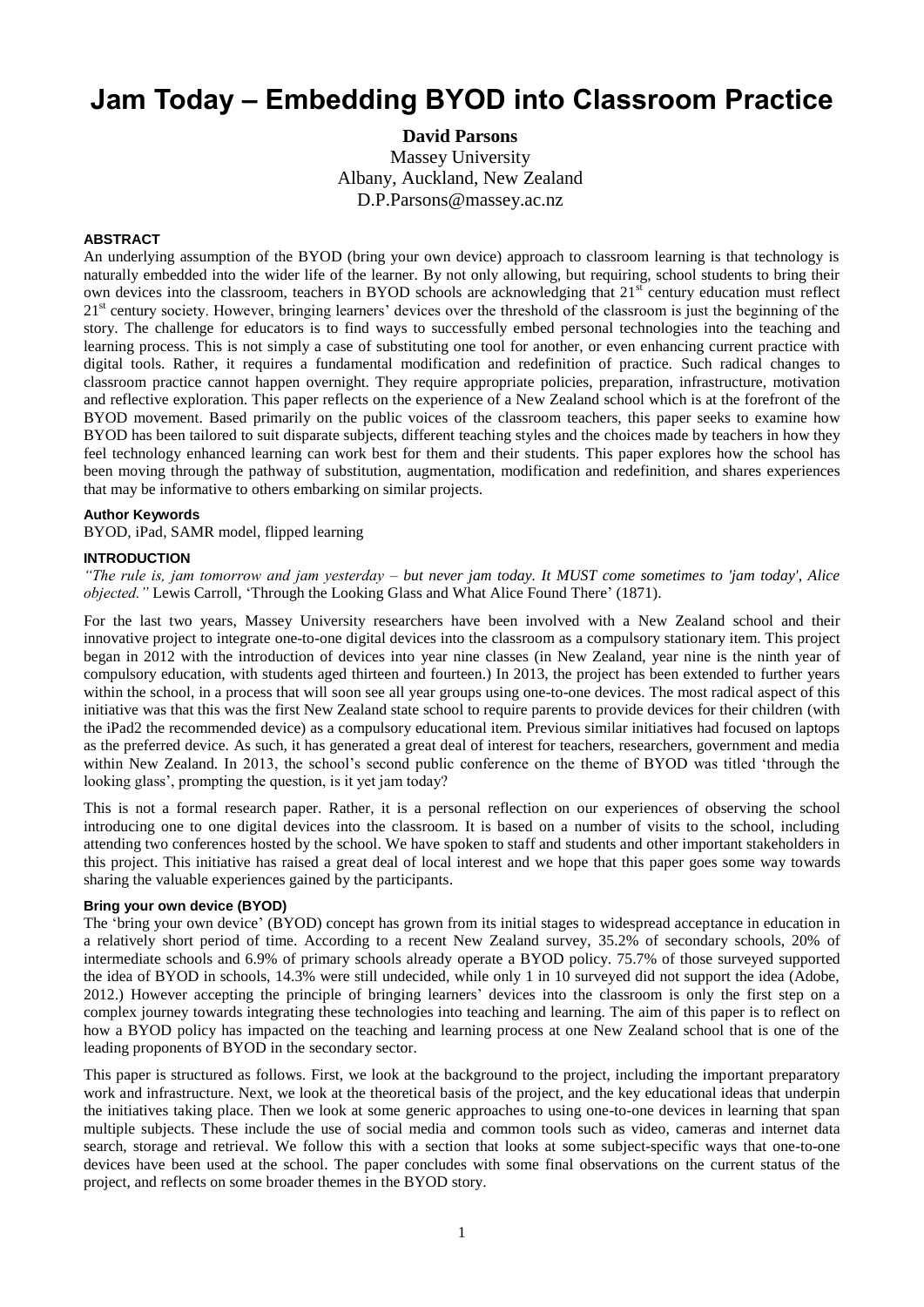## **BACKGROUND AND INFRASTRUCTURE**

Before the BYOD project was launched at the school in 2012, a number of important preparatory steps were required. Most fundamentally, no one-to-one digital device initiative can work without a wireless network that can provide adequate coverage and speed, and be able to cater for high concentrations of devices in small areas accessing digital resources concurrently. Such technology does not come cheap, however the cost benefit analysis, even leaving aside the intangible benefits of hoped-for improvements in learning outcomes, does take into account some associated reductions in costs in some other areas. While there will continue to be significant fixed infrastructure costs, including ultra-fast broadband, teacher devices, professional development, and software systems for student and learning management, other investments that may have been required in older models of ICT provision, including specialist computer labs, lease of computers, technical support and maintenance, can be reduced, as hardware and software is increasingly brought to school by the students,

Of course technology alone cannot provide the required changes in teaching and learning. Once the physical infrastructure is in place, the staff need to have a common vision of the school and how teaching and learning will take place within it. This needs a culture of learning in the staff and a willingness to embrace change. Broader support from stakeholders is also required, including from the board of trustees and the parent body.

A good pastoral system is also necessary, ready to handle the issues that may arise in the transitions to a digitally enabled school. Management software such as Kamar is important for managing and monitoring student issues. Usage contracts are required, with appropriate sanctions against students who break those contracts. Such sanctions typically involve temporary withdrawal of access to digital resources.

## **THEORETICAL BASIS**

New Zealand"s digital strategy states that "New Zealand will be a leader in the use of Information and Technology to realise its economic, social environmental and cultural goals, to the benefit of all its people" (Ministry of Economic Development, 2008.) Part of this process must necessarily involve the transformation of education to take full advantage of current and future ICT tools. Further, the New Zealand Ministry of Education, in the context of the national curriculum, have identified the following five key competencies, which school students need to develop in order to live and learn today and in the future: 'Thinking', 'using language, symbols and text', 'managing self', 'relating to others' and 'participating and contributing' (New Zealand Ministry of Education, 2012.)

It is in the context of the need for ICT to support these competencies that the compulsory BYOD project has been developed, enabling changes such as the flipped classroom model (Educause, 2012) and greater degrees of freedom in the structure of classes, timetables and use of physical environments.

#### **SAMR Model**

The school has adopted Puentedura"s (2010) model of substitution, augmentation, modification, redefinition (SAMR) to guide the development of its teaching and learning processes. This model recognises four phases in the use of technology in education. Initially, technology may be used only as a direct tool substitute, with no functional change, for example a class might be required to answer questions in an on-line quiz, directly replacing a paper based quiz. The next stage is augmentation, where the technology provides some functional improvement over the manual tool it is replacing. For example the on-line quiz might provide feedback, and adapt its questions to reflect the students' answers. Both of these stages are seen as aspects of *enhancement*. The classroom activities are essentially the same as they were before, but technology is providing some enhancements to the way those activities are executed. Clearly, moving from substitution to augmentation is simple, since most ICT solutions instantly provide functional improvements, for example writing with a word processer rather than writing with a pen and paper automatically gives additional functionality such as formatting, spell checking, collaborative writing etc. However these changes do not fundamentally change the teaching and learning process. Thus the model has a clear division between enhancement and the following stages, which are grouped together as *transformation*.

In the transformation phase, the impact of ICT tools allows the very nature of the teaching and learning process to change. The first stage of the transformation phase is modification, where the technology allows for significant task redesign, For example a class might collaboratively create an on-line quiz, developing and sharing their own questions, answers and feedback. They might distribute their quiz globally and get feedback from students in other schools across the world. The final stage is redefinition, where the technology allows for the creation of new tasks, previously inconceivable. For example students might use a range of tools and resources to explore the relationship between quizzes and learning; performing experiments, researching the concepts beyond learning through the Socratic method, and developing deeper questions about their own knowledge and learning processes.

#### **Learning spaces**

In addition to the transformations of classroom practice, there are also evolutionary changes in the ways that learning spaces may be utilised. BYOD enables a move to a more student-centred approach to teaching and learning, including flipped classrooms and project based learning. These changes will provide opportunities for the use of physical classroom spaces to be more flexible. One popular metaphor that can help to focus these changes is the learning spaces model ascribed to Scott Morris (Australia Learning and Teaching Council, 2010.) This model likens education to a journey through different environments: the cave (independent, reflective learning), the campfire (listening to and absorbing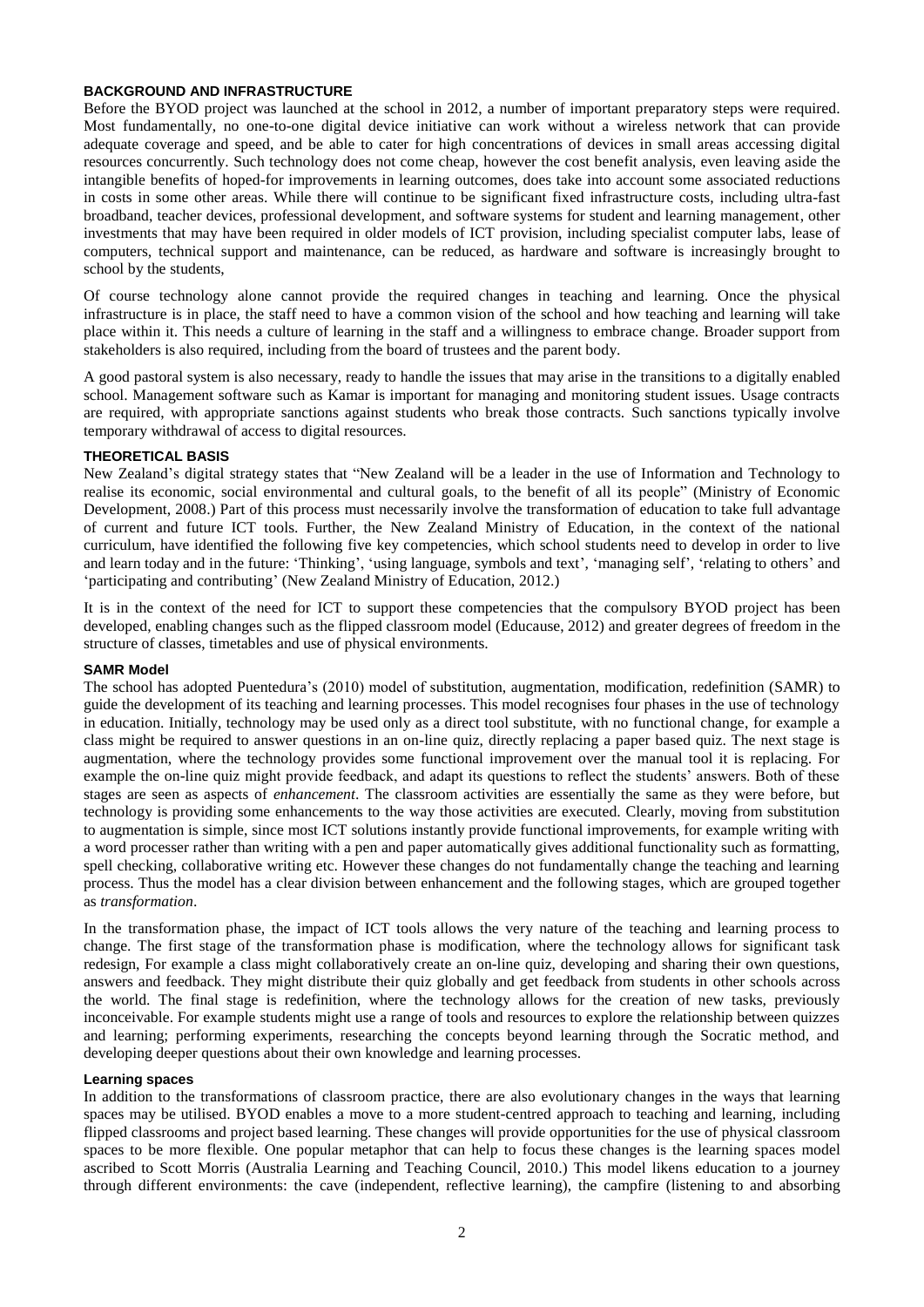knowledge), the watering hole (informal learning, discussing and creating meaning with others) and the mountain top (presenting, publishing and demonstrating understanding.) One-to-one digital devices support learners in transitioning between these various environments by providing a range of digital media, applications and affordances.

## **GENERIC USES OF ONE TO ONE DEVICES IN LEARNING**

There are many uses of one-to-one digital devices in the classroom that can be applied regardless of subject area. One of the most basic is the capture and use of digital media (photos and videos) using the devices. For example in Food Technology, students video the processes of cooking and take photos of prepared food. In Science, photos of various stages of the experiments can be added to the lab book. These simple activities might be categorised as enhancement activities in the SAMR model. In technology, students record practical demonstrations, for use when needed, replacing the old model of the whole class crowding round a single workbench for demonstrations. Across the curriculum, collaboration, digital skills, and information literacy are common themes of integrating one to one devices. For example one aspect of technology enhanced learning is the kind of project based learning that spans multiple literacies; a given project may involve creating a video recording on the device, sharing a presentation using social media, writing a blog post about the resource, and tweeting the link. These activities are more transformative, modifying the learning process.

## **The role of social media**

A similarly generic approach to the use of one-to-one devices across different classrooms is the use of social media tools such as Facebook and Twitter, and RSS aggregators such as Flipboard. The role of social media is very powerful in the transformation of the classroom. The basic philosophy is that students are already "living" on social media, so if schools are to encourage learning being embedded into students' everyday lives they need to reach out through such tools. If school courses appear on the screen when a student logs into Facebook, they are more likely to engage with learning. This can be done without connecting teachers to students' personal information. Teachers and students post content and dialogue on course group pages only available to the class or year group in question. This integration of social networking tools into learning could be regarded as redefining the learning process (in the SAMR model), as it breaks down the barriers between learning spaces and blurs the boundaries between learning and everyday life. It should be noted, however, that not all teachers embrace tools such as Facebook, for a range of reasons including privacy, suitability, age limitations and legal terms of use. For this reason, alternative social media tools with an educational focus such as Edmodo are also being explored by some teachers.

#### **Challenges of device use**

As well as the common benefits of certain types of device use, there are of course also a number of common problem areas with teaching with one-to-one devices that apply to all classes, regardless of subject area. Infrastructure challenges such as Internet connectivity, speed and coverage are well understood in any organisation that relies heavily on wireless broadband. Historical classroom issues such as lack of student preparation, and students being off task are also unlikely to be eradicated just by introducing a BYOD policy, but the specific issues have evolved, for example students not doing their preparation for flipped classroom activities, whereas in the past they may not have completed their homework. Students also need grounding in basic digital skills such as efficient web searches and guidance regarding appropriate web sites.

Finding and testing the right applications for a particular subject and teaching context takes time, filtering out apps that are unsuitable and finding ones that will work in classroom where not all students have iPads. Some websites need Flash, which is particularly problematic in mathematics teaching, but also in some other subjects, where much of the available on-line content has been created using Flash. Although it is possible run Flash on an iPad using browsers such as Puffin, or apps such as Rover, the experience of the teachers is that execution can be slow. The distribution, storage and submission of work can also be an issue. One of the commonly encountered problems has been students relying on iCloud, which is a mirror rather than a backup. Some students have lost work because they misunderstood the role of iCloud. Alternatives such as Dropbox have to be used but these are less transparent to the students. There are many issues arising from these practicalities, but key questions arise such as: Should non iPad owners be required to share with iPad owners to use some apps, and how does this make them feel? Should valuable digital resources be abandoned because they are incompatible with the chosen platform? Which applications should be promoted as common across the school to ensure consistency of use? and what areas of digital literacy need to be addressed generically across all subject areas?

#### **ONE TO ONE DEVICES FOR SPECIFIC SUBJECTS**

While there are many ways of using one to one devices that can be applied generically across multiple subject areas, there are also specific ways in which teachers have tailored device use to their own subjects and classroom requirements.

In mathematics, for example, games are used extensively for learning. Different on-line resources are chosen for different aspects of the maths curriculum; some popular maths sites such as Khan Academy provide overseas content, but there is also local content available (such as the IXL web site). In physical education, devices are used for analysis of performance, integrating practice and theory, and making it easier to involve non-participants in the physical education process. In dance and drama, one to one digital devices mean instant feedback through visual means, self-observation and analysis, and immediate access to exemplars and research. An example of innovative thinking is applying the Ubersense app, which is marketed for slow motion video analysis in sports, to the context of dance. Mind mapping tools have proved useful in both drama and English classes, used to analyse action, storyboards and characters. Other tools used in